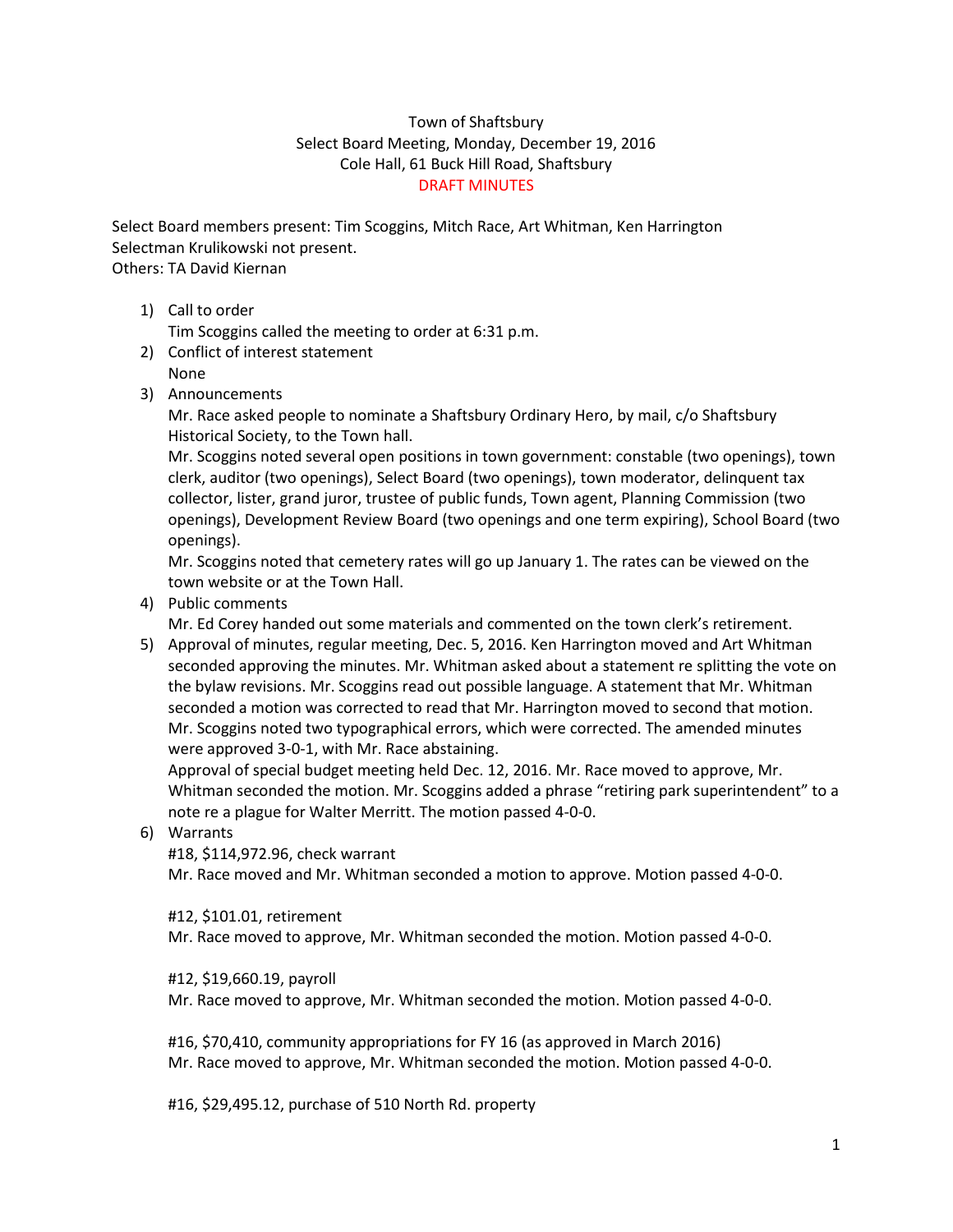Mr. Race moved to approve, Mr. Whitman seconded the motion. Motion passed 4-0-0.

7) Treasurer report

Total receipts for the reporting period were \$186,354.23 \$1,407,561.72 cash was available as of Dec. 19, 2016. Ms. Dexter has looked into permitting people to pay taxes by credit card, at no cost to the town but at a cost to the taxpayer.

8) Community appropriations

Bennington Rescue Squad, Forrest Weyen director and Bill Carmody, Brian Peat, re request for larger appropriation in amount of \$42,685.

EMS only gets paid for transport to hospital, not for responses at home or in the ambulance, not for being ready and available. One in four calls are non-billable. While insurance reimbursements go down, costs go up, e.g. an outfitted ambulance costs \$300K. For years, Bennington Rescue has survived on generosity of towns, but annually they lose \$55 every time they go out the door. The squad has put in place several cost-saving and fundraising steps, but still the budget is unsustainable. The squad foresees depleting their  $\sim$ \$3 million rainy day fund in about three –five years. Their solution? Per capita funding from towns, about \$12.13 per capita.

Mr. Kiernan noted that the squad's total request is for the entire town population, including that portion served by Arlington's squad. He said the request should be sized according to the population served by the Bennington squad.

The board discussed whether the request should be incorporated in the town budget and agreed that any number should be so incorporated rather than listed as an appropriation. The board said it will need a final number from the squad for their January 16 meeting, and will discuss it further at that time or earlier. Any number will likely require a tax increase.

Mr. Kiernan reported that a couple of organizations simply sent appropriation request letters rather than follow the process required by the town, including Park McCullough House. Mr. Scoggins suggested adding Park McCullough to the ballot because voters have approved their request in years past. Mr. Race moved to approve Park McCullough as a ballot item. Mr. Whitman seconded the motion, which passed 4-0-0. Mr. Kiernan reported that the Arlington library asked for \$400 less than last year, and Bennington library \$750 more than last year. All others asked for the same as last year.

9) Town garage and transfer station

Mr. Scoggins reported that the town has purchased the North Road property. A cost estimate from Morton Building won't be ready until mid-January.

Mr. Whitman suggested he and Mr. Harrington could figure out what it would cost for the town to build the road to and the site for the transfer station. He said the estimate given the town is too high. For example, there is no need for 18" of gravel on a road that has seen very heavy use for decades. The garage committee will come up with a revised estimate for the cost of site preparation, using town labor and materials and barter. Mr. Kiernan suggested that the major site work was removal of trees, and perhaps volunteers could be enlisted for that work.

Mr. Kiernan reported that drilling will be done at the proposed site of the garage, to ensure that the site is safe and sound. Morton will instruct the driller as to where and how deep to drill. Mr. Kiernan hopes to have the driller's report by January 2, 2017.

Mr. Kiernan reported that KAS's recent PFOA test was placed in the town's Dropbox file. Mr. Scoggins read from the report, which concludes with "further investigation and/or remedial action is not warranted at this time."

Extension of host town tax agreement with TAM: Mr. Kiernan said, if approved, must be signed by the Board chair before the town clerk. Mr. Race moved to approve extension of tax agreement as it exists until June 30, 2017. Mr. Whitman seconded the motion, which passed 4- 0-0.